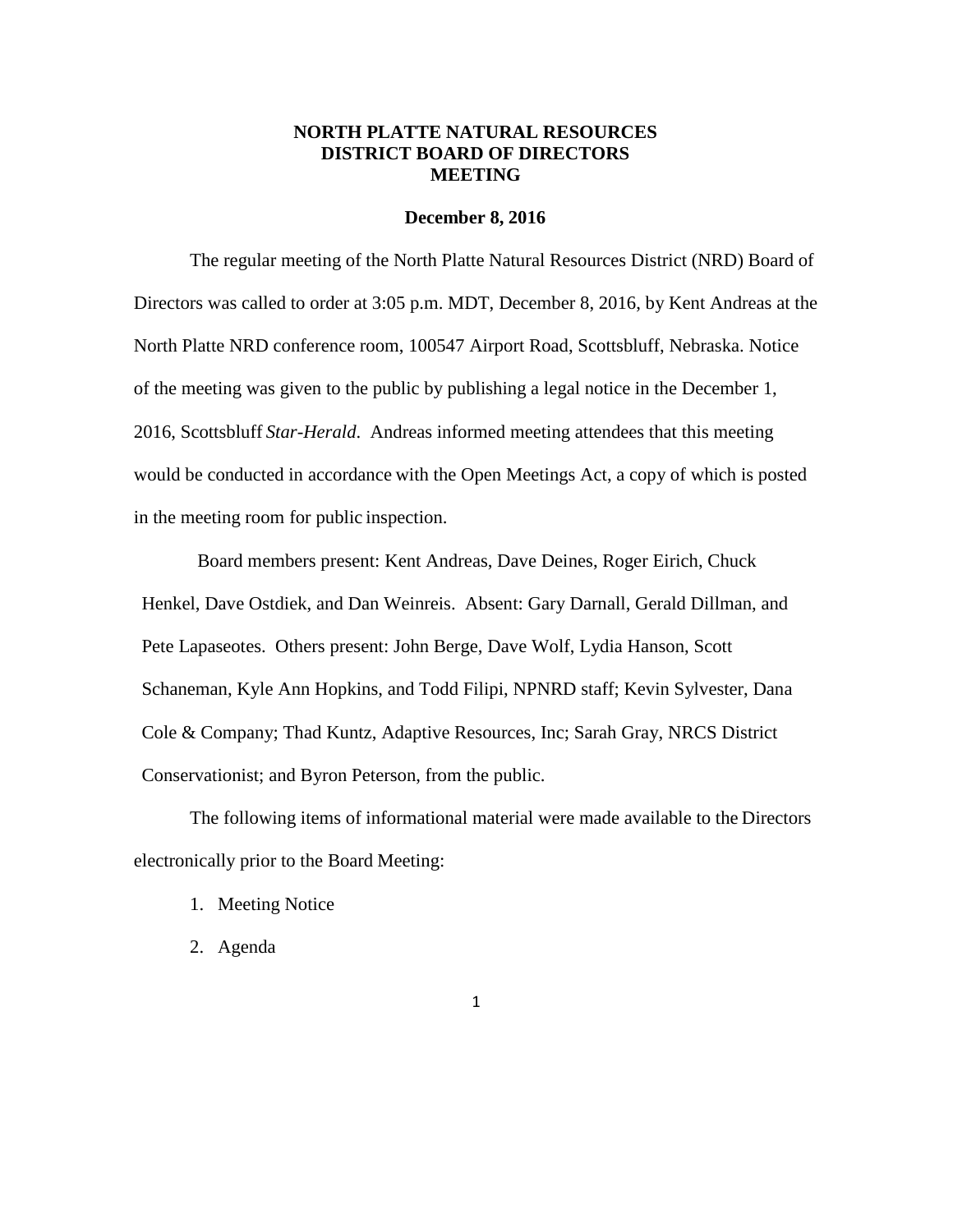- 3. Minutes, North Platte Natural Resources District, Board of Directors Meeting, November 10, 2016.
- 4. Treasurer's Report

The following items were provided to the Directors at the Board Meeting:

- 1. Agenda
- 2. Minutes, North Platte Natural Resources District, Board of Directors Meeting, November 10, 2016.
- 3. Treasurer's Report
- 4. Manager's Report
- 5. State Budget Article, "Ricketts Will Propose Flat State Budget", by Don Walton, Lincoln Journal Star, dated December 5, 2016.
- 6. Minutes, North Platte Natural Resources District, Budget & Personnel Subcommittee, November 22, 2016.
- 7. Minutes, North Platte Natural Resources District, Water Resources Subcommittee, November 30, 2016.
- 8. Minutes, North Platte Natural Resources District, District Operations Subcommittee, November 30, 2016.
- 9. Suggested Motion for the Consideration of the Meter Exchange Program and Meter Maintenance Package Program.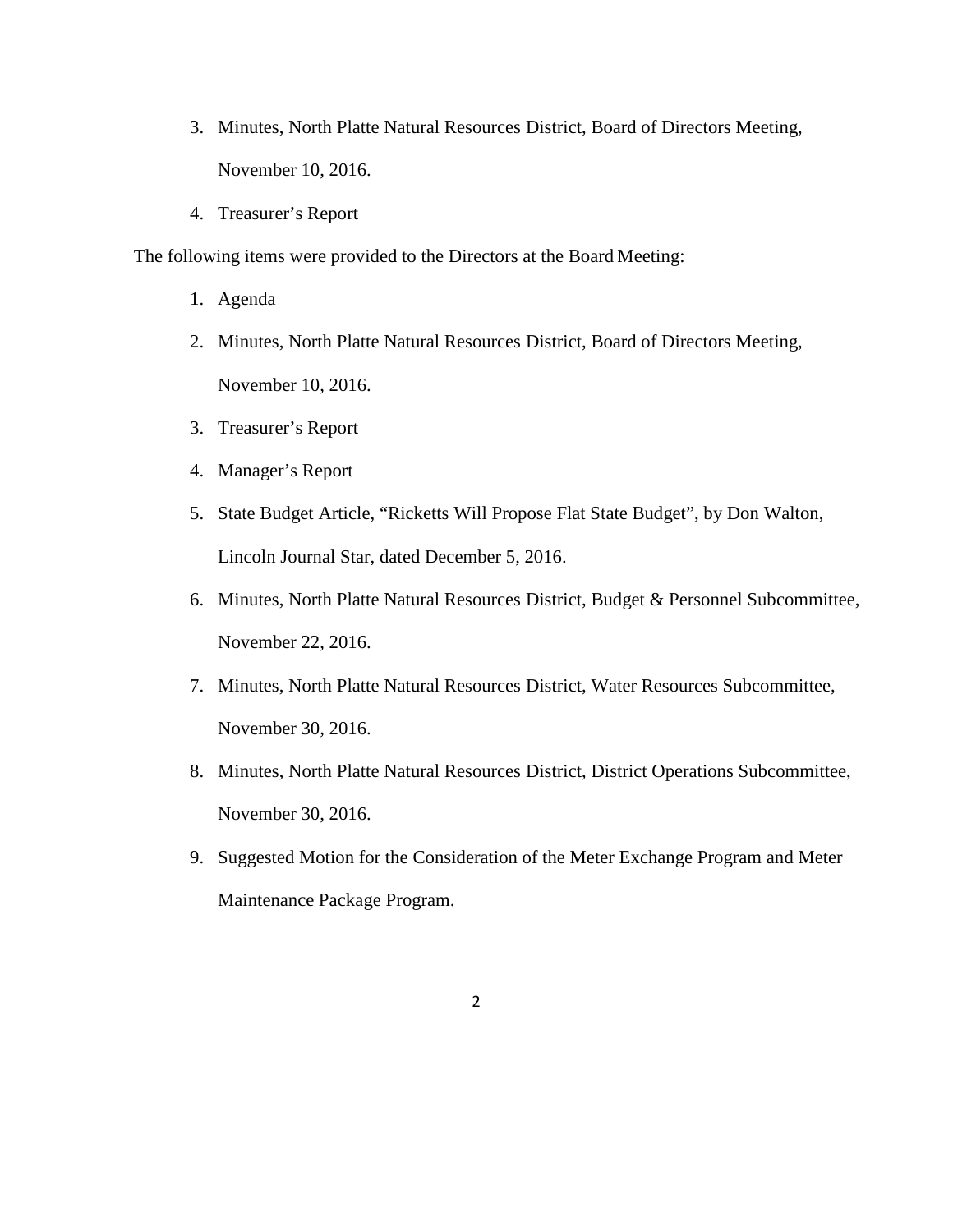- 10. Suggested Motion for Adjusting the Maximum Cost-share Payments to \$5,000 per Practice per Landowner.
- 11. DRAFT, North Platte Natural Resources District, Preliminary Draft for Discussion Only of Audit & Financial Statements, June 30, 2016.
- 12. NDA Grant-Nebraska Noxious and Invasive Weed Initiative, Grantee Information Form.
- 13. Riparian Vegetation Management Grant Agreement between the Nebraska Department of Agriculture & the North Platte Natural Resources District #18-06-164.
- 14. Suggested Motion to Modify Meter Maintenance Service Call.

## **3. Approval of Minutes of Previous Meetings**

The Board reviewed the minutes of the November 10, 2016, regular Board meeting.

Moved by Ostdiek, seconded by Deines, to approve the minutes of the November 10, 2016,

## regular Board meeting. Motion passed.

Ayes: Andreas, Deines, Henkel, Ostdiek, Weinreis

Nay: None

Abstain: Eirich

Absent: Darnall, Dillman, Lapaseotes

## **4. Treasurer's Report and Accounts Payable**

Dave Ostdiek reviewed the Treasurer's report. Moved by Weinreis, seconded by

Eirich, to accept the Treasurer's report and pay the bills as listed. Motion passed.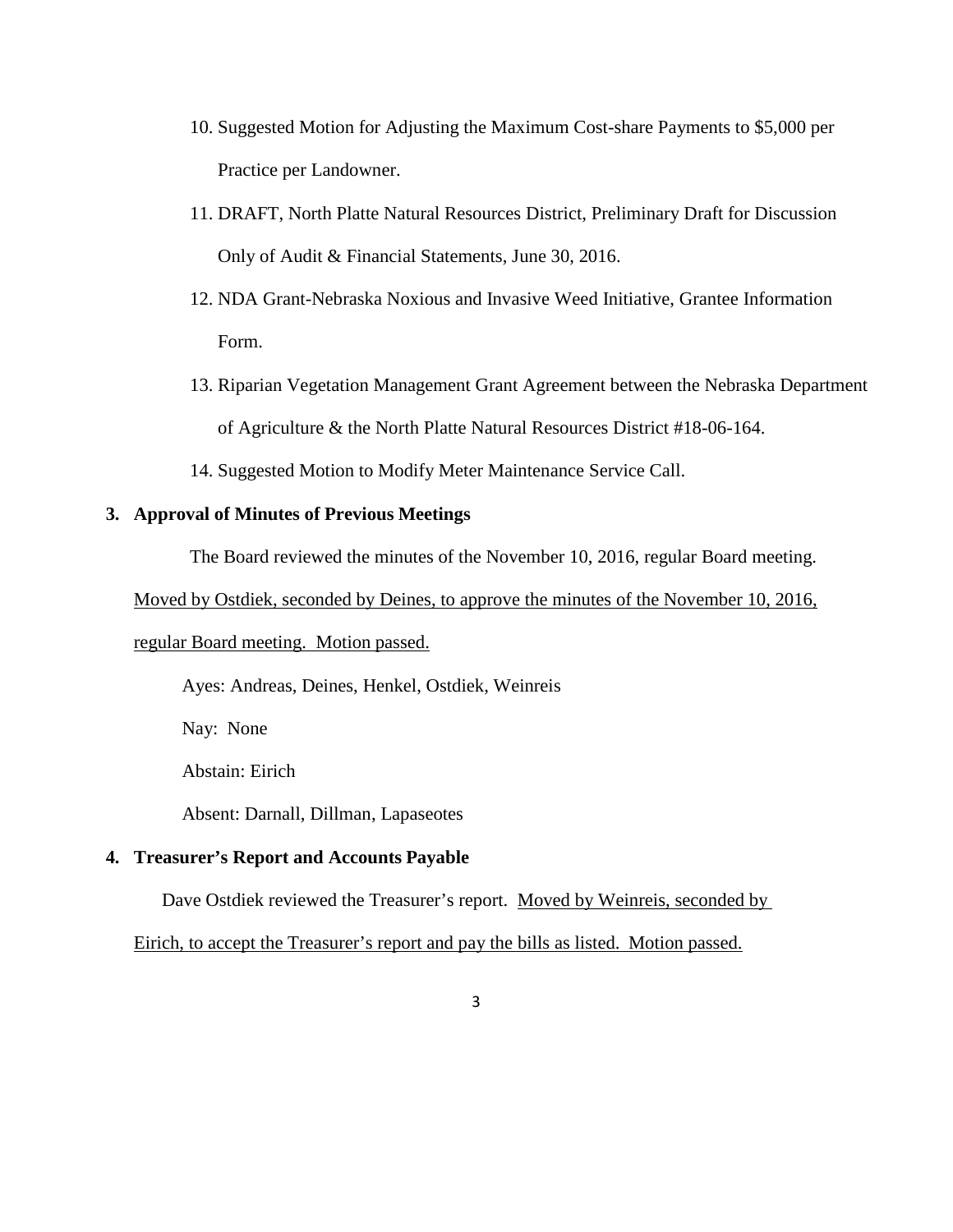Ayes: Andreas, Deines, Eirich, Henkel, Ostdiek, Weinreis

Nay: None

Abstain: None

Absent: Darnall, Dillman, Lapaseotes

### **5. Comments from the Public**

No comments from the public.

#### **6. Manager's Report**

Berge reported the date and menu have been set for this year's annual employee appreciation dinner. The event will be held on February 3 at the Gering Civic Center. A save the date card will be sent to the Board so that they may mark their calendars. The annual Christmas Dinner at the office, followed by a gift exchange, will be held midday on December 15. Board members are invited to attend. Barb Cross, Jackie Bishop and Berge, in consultation with the Board's Budget and Personnel Subcommittee, have made a number of changes to the Personnel Manual and have distributed the new manuals to employees at a recent staff meeting. Many changes were minor, but some were significant overhauls of policy that had not been updated for several years.

The North Platte NRD organized and hosted a drought tournament at the WNCC Harms Advanced Technology Center on November 20. There will be a full read out and report at the January Board Meeting. Dave Wolf and Berge will be meeting with Susan Weideman of Panhandle Coop to review a parcel of land adjacent to their home store to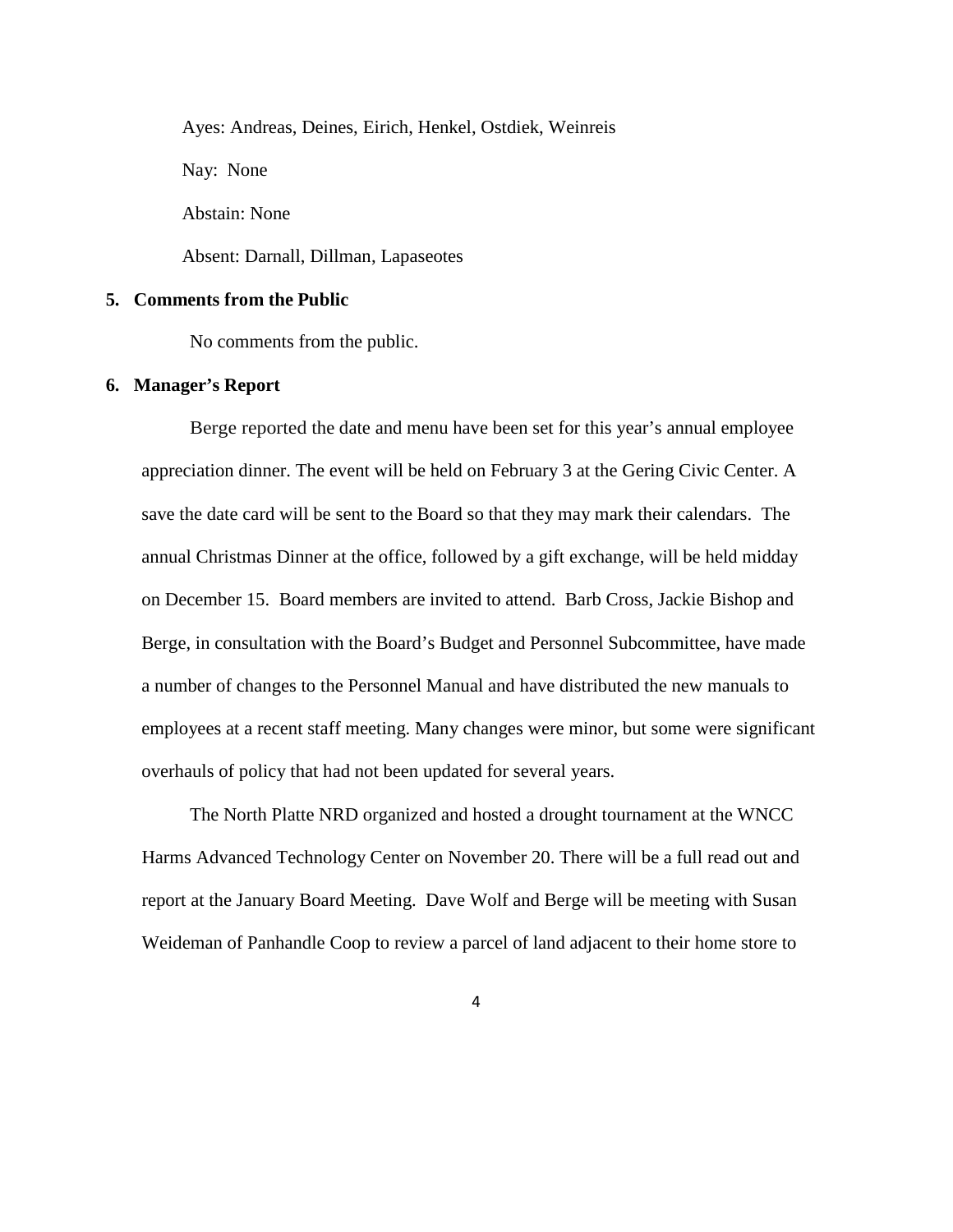determine what help we might be able to provide in restoring some grasses on the landscape that could potentially discourage the infestation of prairie dogs that they are currently experiencing. Staff will be meeting with representatives of Ducks Unlimited and landowners in the Blue Creek Watershed to determine whether there is a partnership that could exist to temporarily lease some cropland along the creek for our credit and for habitat for DU.

An internal committee went through our NSWCP Cost Share Questionnaire and Scoring Sheets to ensure that we are prepared for the upcoming awards season in February. The District has signed a permanent retirement on 152.7 acres of groundwater near Broadwater owned by Blaine McVicker. The District has also signed a permanent retirement on 82.49 acres of groundwater in Sioux County owned by Jim and Joann Schnieder, and the District is a few steps closer on retiring an additional Tighe property of 394.1 acres in Sioux County. All three of these retirements are eligible for reimbursements under the Water Sustainability Fund.

Wolf and Berge will be revamping our efforts to provide regular columns for District newspapers to keep our constituents apprised as to what is occurring at the NRD. Scott Schaneman, Wolf and Berge participated in the first annual technology meeting between the North Platte, South Platte, and Upper Niobrara White NRDs in the panhandle. Growers and NRDs were able to discuss the work that is going on related to the use of technology for water savings in each of the NRDs. Schaneman and Berge also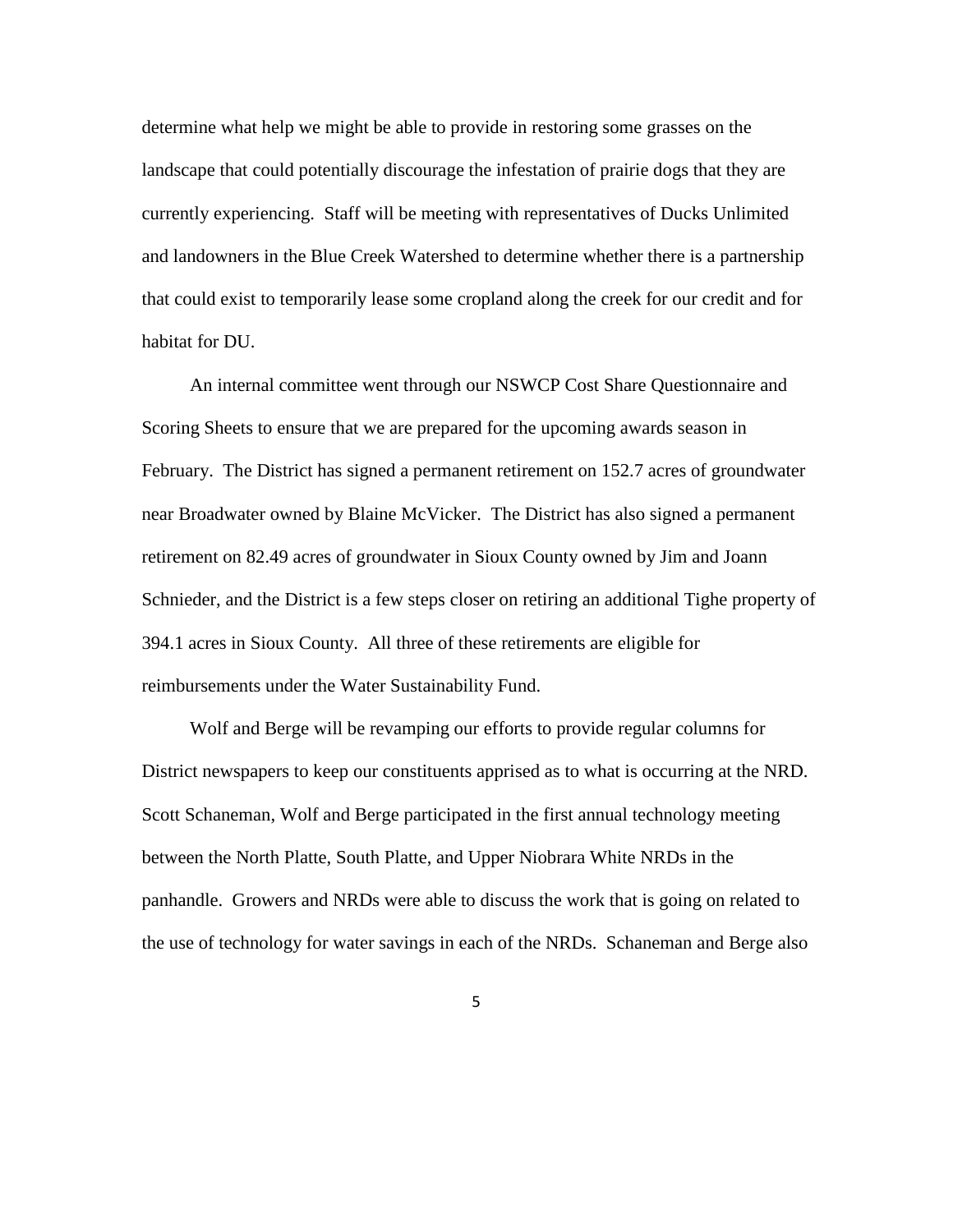participated in the Annual Tour of the Sugar Factory with the Scottsbluff-Gering United Chamber of Commerce. The District is in the planning stages for producer roundtable meetings to be held across the district in January/February.

#### **7. Legislative Update-State Budget**

Berge reminded the Board that the 2017 Unicameral will start this January. He reported the session will be focusing on budget, corrections, and Senator Bill Kitner. Berge included some articles regarding Governor Pete Rickett's proposed flat state budget for the board to read. He also mentioned that he met with Senator John Stinner and relayed his concern about budget short fall and the impacts it could have on the Water Sustainability Fund. Senator Stinner will also introduce a bill for the District which will change the rules regarding how long a surface water right can be tied to a conservation contract. The change will add local to the list of federal and state conservation programs and will extend the number of years the producers can stay in conservation contracts from five to fifteen years.

## **8. Report from Budget and Personnel Subcommittee**

Dave Ostdiek reported staff brought updates to the employee manual. The committee read through each item and made comments or clarifications on wording. The committee found the document acceptable. The committee unanimously delegated the authority to the General Manager to complete future necessary minor changes to the employee manual that do not effect budget considerations.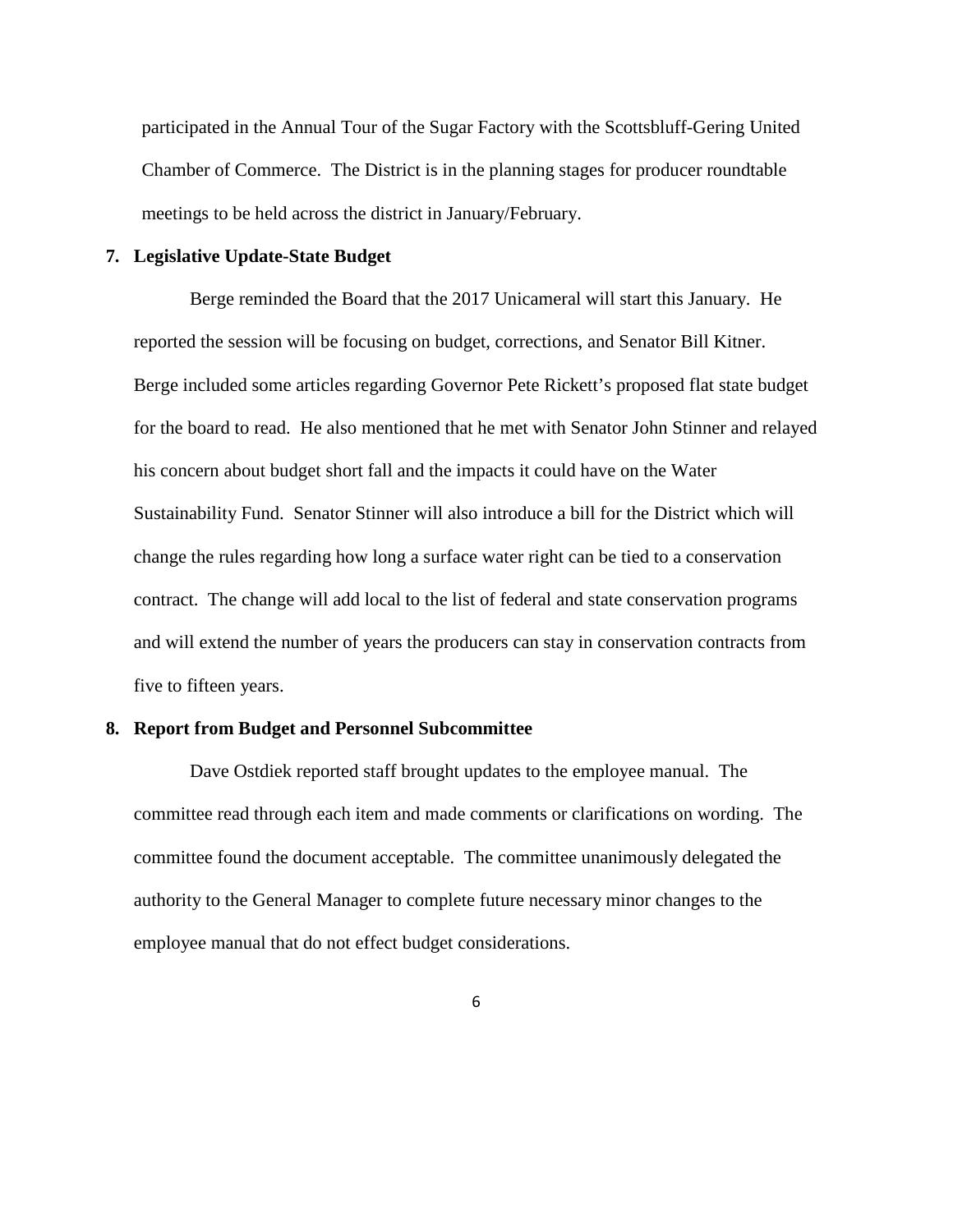Ostdiek reported Berge reviewed line items in the budget and the percentage of the current budget used with the committee. Some purchases have been put on hold until the tax dollars and grant funding is received. He updated the committee on the status of the \$1.9 million that the Department of Natural Resources will be issuing the District for water retirements. Once all paperwork is completed, it will be submitted to DNR with an estimated disbursement time of 30 days.

Ostdiek also reported the committee was informed that the financial audit was complete and will be presented later in the board meeting. The committee was advised that job description updates are being completed due to the changes in overtime regulations on exemption status that will take effect on December 1, 2016. Minor changes to update current duties are also being made.

#### **9. Report from Water Resources Subcommittee**

Roger Eirich reported that Lindsey would like to know the status of the Field Net Meter pilot project. They would like to see the meter accepted on the District's approved flow meter list. The main concern staff has with the flow meter is the are battery operated, since most the District's failed meters are due to battery problems on electric meters. The committee members would like staff to go and gather more information.

He reported that the District might have to think of other avenues other than water retirements to help meet our obligations under the Intergraded Management Plan. Berge expressed that another option would be to increase the on-farm efficiency on groundwater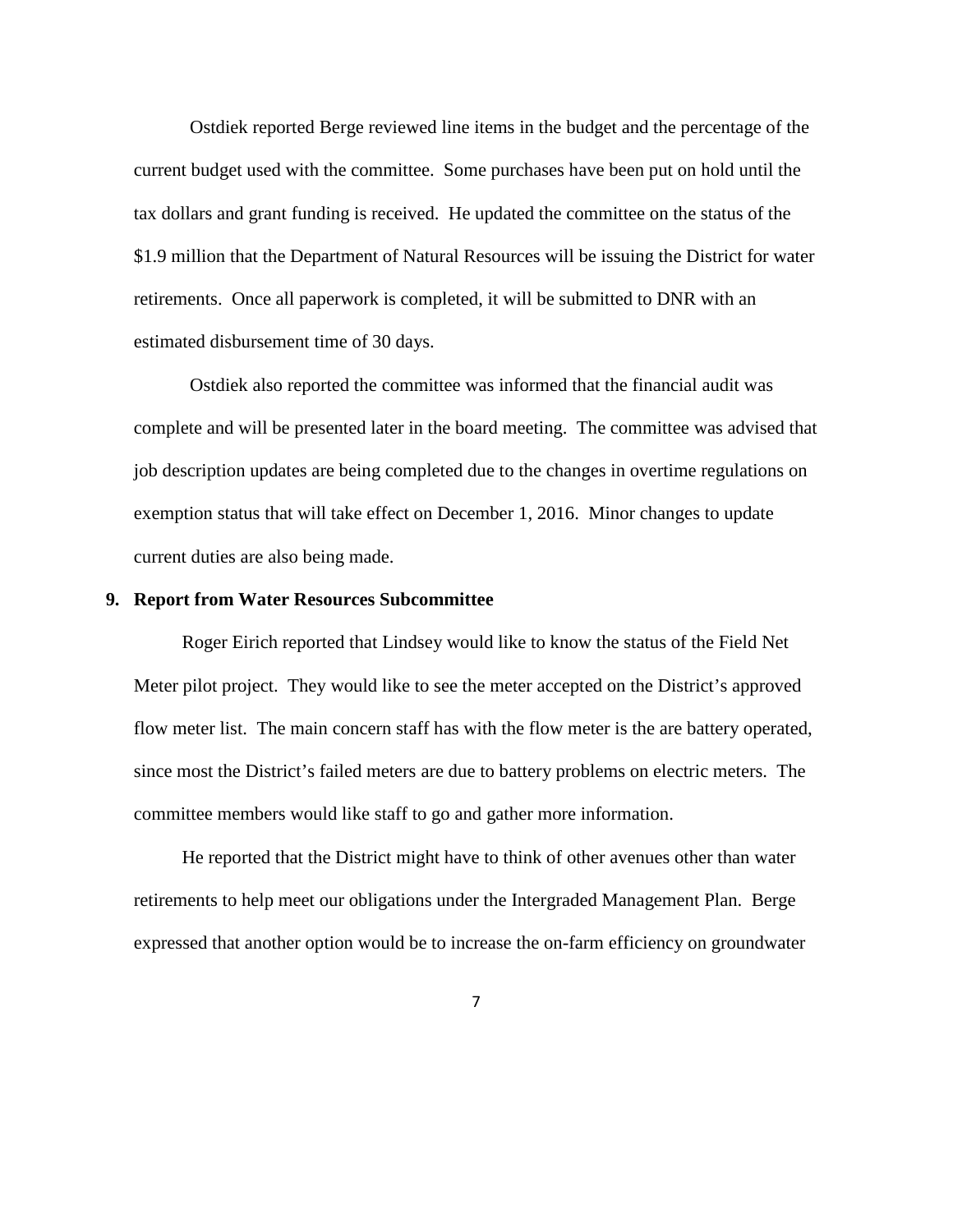acres only. Berge included information on variable rate irrigation (VRI) from Elite Ag as examples. Berge want to start the conversation with the committee members, and the members of the Water Resources Committee would like to have some of the producers that are currently using the technology come and talk with the committee.

Eirich reported Berge would also like to open the discussion on creating a District-Wide Nitrate Management Area. Our only current nitrate management area is in the Lisco-Oshkosh-Lewellen (LOL), and it would be beneficial to use the tools in LOL to help with the various nitrate hot spots that are spread throughout the District.

Finally, Eirich reported the fully appropriate portion of the District has been metered. The District did apply for a Bureau of Reclamation Grant to help fund the costshare program, but the District still has approximately \$68,000 left to spend. The Bureau does not want the money back and suggested that we request an amendment to the grant agreement to allow NPNRD to use the remaining funds on flow meter maintenance and cost share, including those in the over appropriated portion of the District. NPNRD has begun that process.

#### **10. Report from District Operations Subcommittee**

Chuck Henkel and John Berge reported Robin Foulk, District Conservationist for the Upper Niobrara White NRD, has asked us to review the questionnaire the use when evaluating contracts for Environmental Quality Incentives Program. She asked Berge if they would like to convene a local work group meeting to talk about the questionnaire.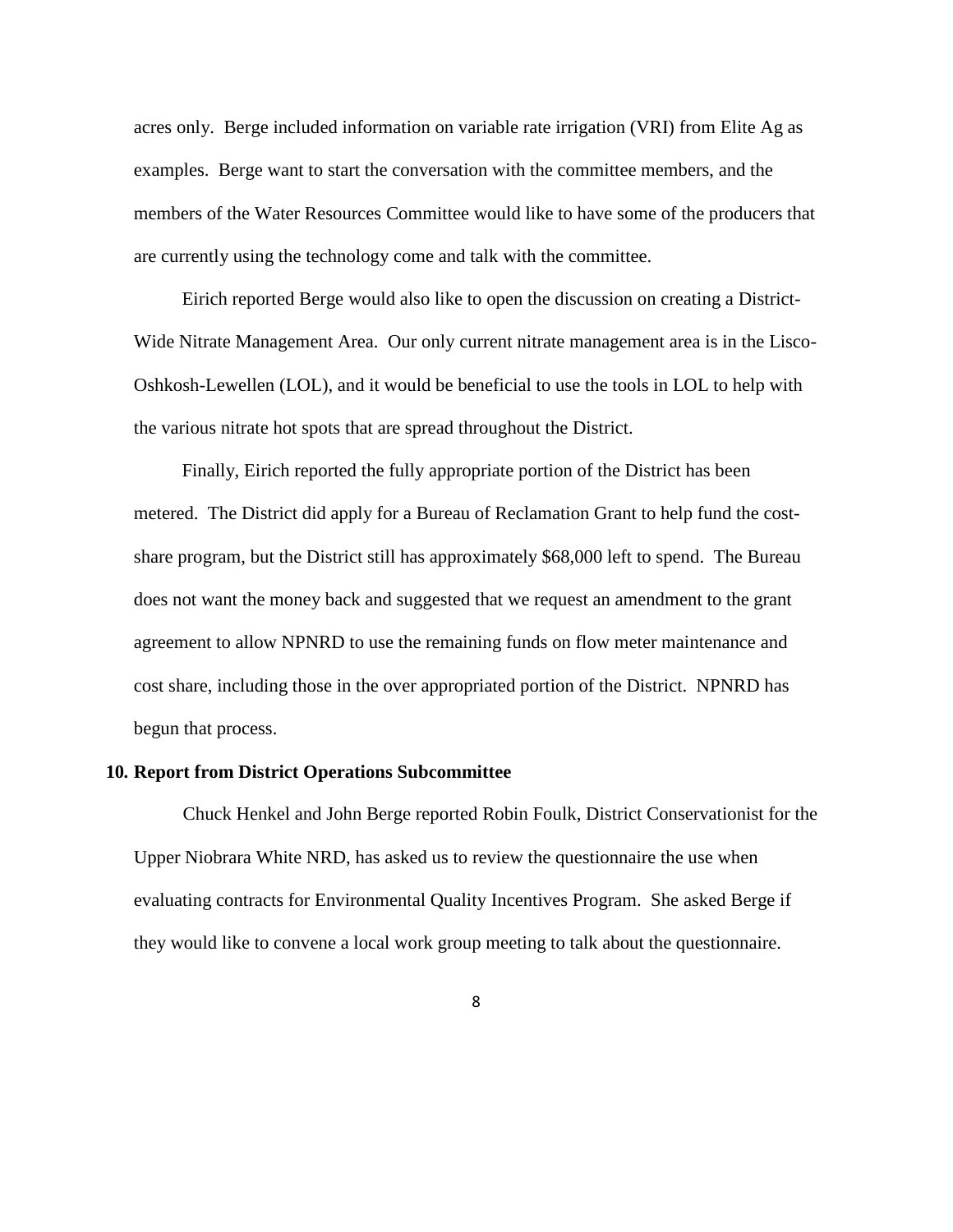The committee members reviewed the questionnaire and had no additional suggestions. Berge will report the results back to Foulk and tell her that a meeting will not be necessary. The committee was also briefed on the District-Wide Nitrate Management, variable rate irrigation, and update on fully appropriated flow meters discussions, but since they were already reported on in the Water Resources Committee report, so they were skipped.

## **a. Consideration of Meter Exchange Program and Meter Maintenance Package Program**

McCrometer has requested the NRD change the way they order their parts for flow meters, and they have asked us to develop our repair kits. Staff have reassured the committee that we can still order individual parts in bulk, if they so choose too. McCrometer has also developed a flow meter exchange program. If a producer has a meter that will needs extensive repairs and might cost hundreds of dollars to replace, they could just exchange their broken flow meter for a refurbished one at half the price of a new flow meter. The NRD would still allow cost-share on the refurbished meter, and it could drop cost the cost for the producer to \$325. There was not enough committee members for a quorum, but there was a consensus from the committee members present and staff to make a recommendation to the full board to proceed with the McCrometer Flow Meter Exchange Program. Motion by Deines, seconded by Eirich, to approve the meter exchange program and the Meter Maintenance Package Program to ensure that a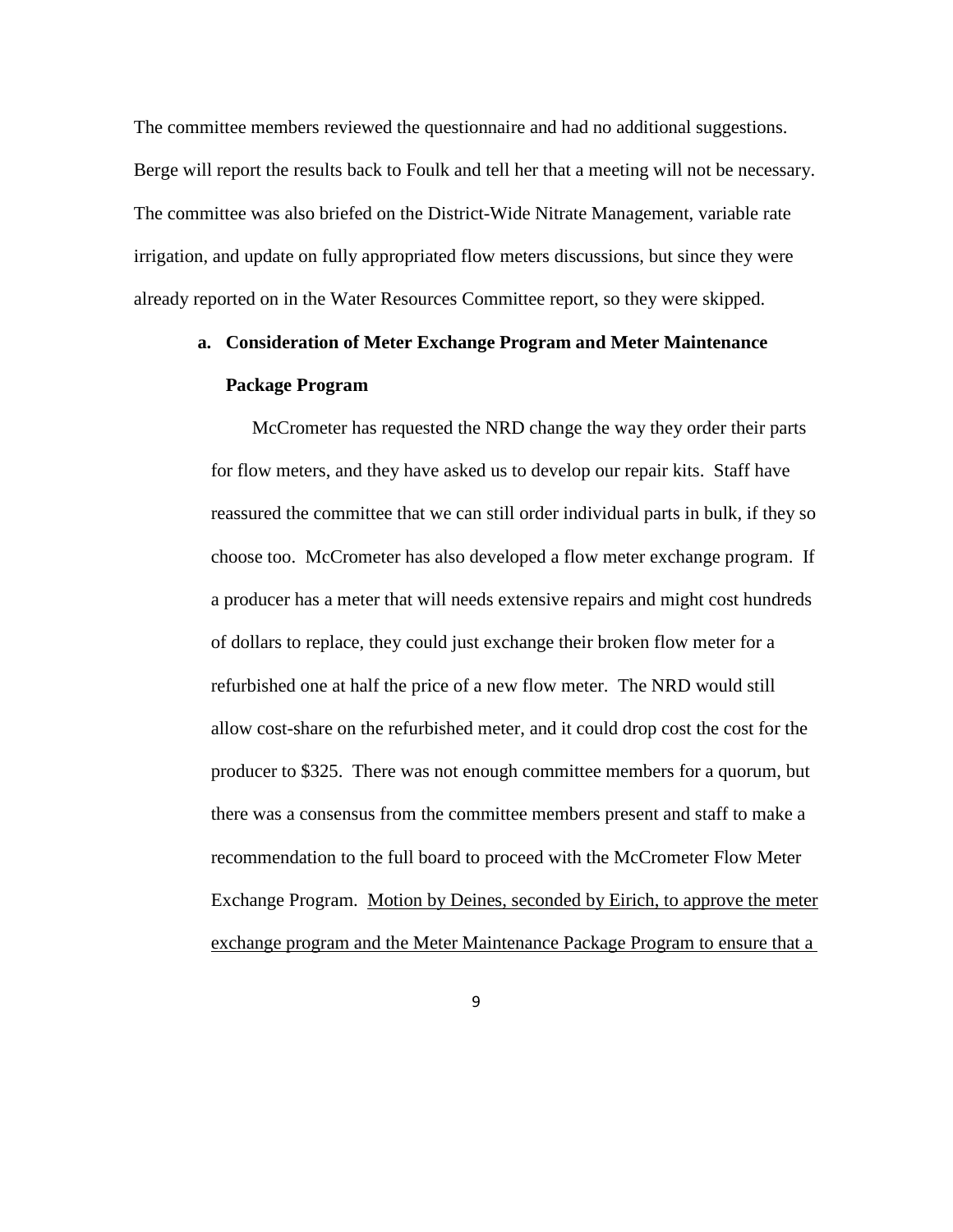landowner can exchange a broken flow meter with a refurbished one what it is more cost-effective to do so, and to develop a meter maintenance package when it is more cost effective for the District and landowner than replacing parts individually. Motion passed.

 Ayes: Andreas, Deines, Eirich, Henkel, Ostdiek, Weinreis Nay: None

Abstain: None

Absent: Darnall, Dillman, Lapaseotes

# **b. Consideration of Adjusting Maximum Cost-Share Payment to \$5000 per Practice Per Landowner**

 Berge reported that there were changes made to the cost-share questionnaire that is used in the evaluation of the Nebraska Soil and Water Conservation Program. The questionnaire was provided for the committee members and no additional suggestions were offered. Staff will also bring a recommendation to the full Board of Directors to increase the limit of the costshare from \$3000 per practice, per person, per year to \$5000 per practice, per person, per year. There were no objections from the committee members on bring it to the full board. Moved by Eirich, seconded by Ostdiek to raise the maximum cost-share payment under the Nebraska Soil and Water

Conservation Program from \$3000 to \$5000 per practice per landowner.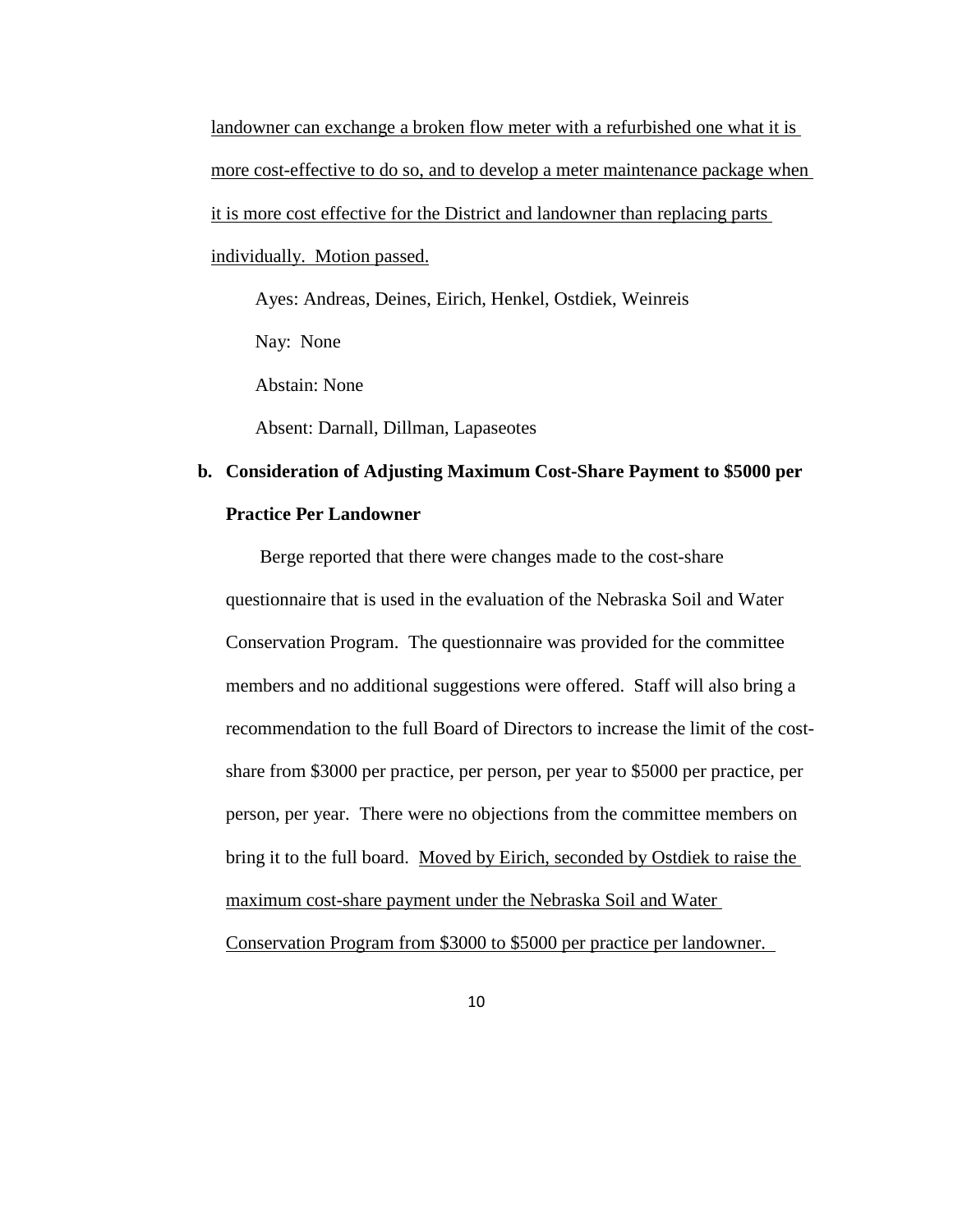#### Motion passed.

### **11. Audit Report and Approval of Audit from Dana Cole and Company**

Kevin Sylvester explained their findings in the audit. On both the government activities side and business side, the accounting principles were fairly presented. The only deficiencies were the segregation of duties, the number of people that work on the accounting process and there were some uncollateralized bank accounts. The two deficiencies have been common in past audits and mainly due to the relatively small size of the staff. Berge also thanked Sylvester and Dana Cole for their help through the budget process. Moved by Eirich, seconded by Henkel to approve the FY 2016 Audit Report from Dana Cole Company. Motion passed.

Ayes: Andreas, Deines, Eirich, Henkel, Ostdiek, Weinreis

Nay: None

Abstain: None

Absent: Darnall, Dillman, Lapaseotes

## **12. Consideration of Riparian Vegetation Management Grant Agreement with the**

### **Nebraska Department of Agriculture**

The Nebraska Department of Agriculture has approached the District about applying for Riparian Vegetation Management Grant, as they still have funds available. Todd Filipi said we could use some additional equipment to help with weed control, and the District already have enough work to cover the in-kind match. The equipment Filipi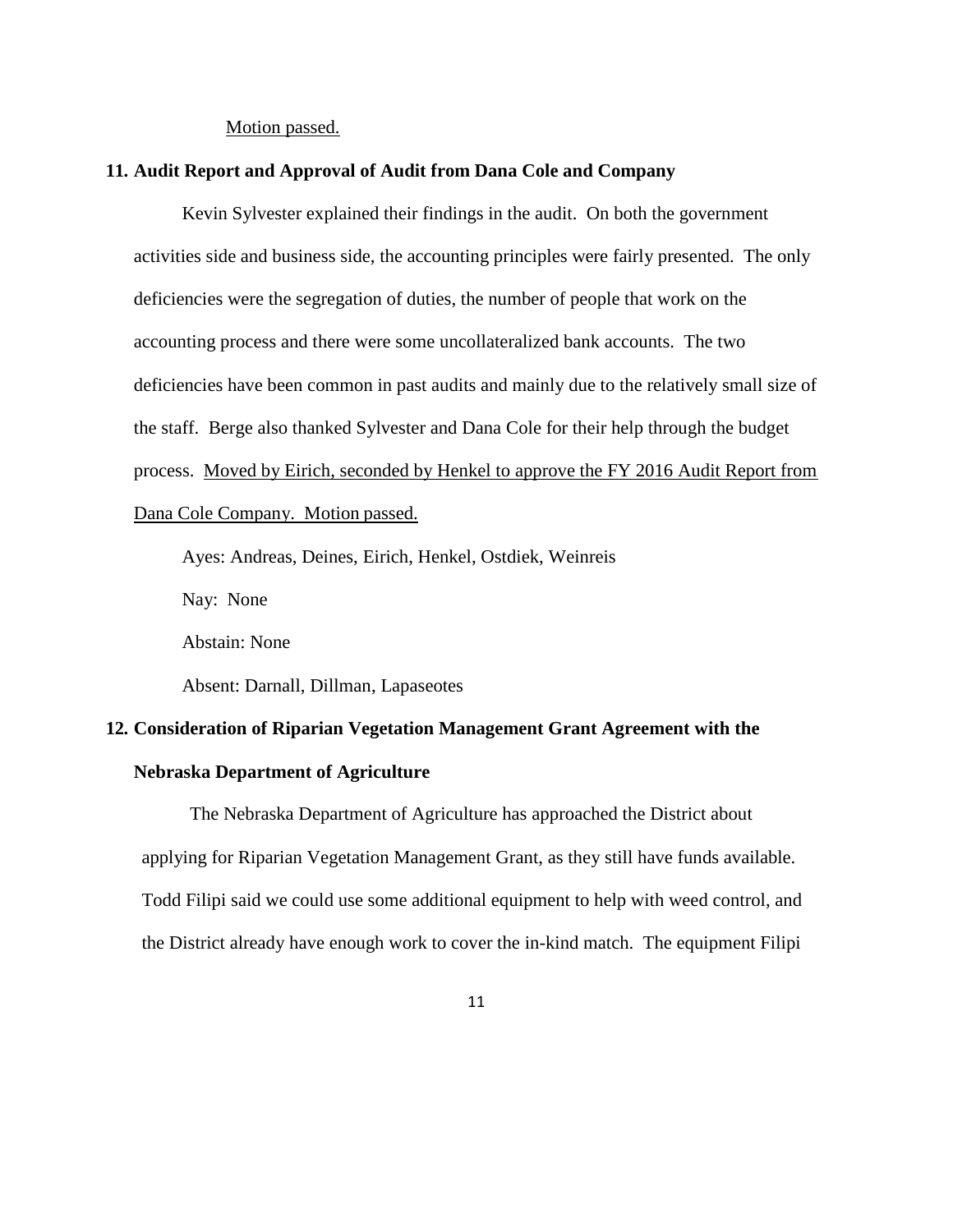has identified as a need are: spray booms that can fit on the back of a four-wheeler and a seven-inch disc for tilling smaller areas. Moved by Ostdiek, seconded by Eirich to approve the Riparian Vegetation Management Grant Agreement with the Nebraska Department of Agriculture. Motion passed.

Ayes: Andreas, Deines, Eirich, Henkel, Ostdiek, Weinreis

Nay: None

Abstain: None

Absent: Darnall, Dillman, Lapaseotes

# **13. Consideration of Staff Recommendation for Modification of Meter Maintenance Service Call Charge**

The committee also discussed changing the flow meter maintenance fee. The \$25 per meter fee was put in place to help the District recoup some of the of the costs they have incurred due to the amount of travel some of the flow meters require. With some producers having multiple flow meters worked on at the same time, the some of the final bills were reaching over \$1000. Staff has proposed to change the fee to \$25 per entity per month to help alleviate some of those costs. Staff also recommended that the changes be retroactive to October 1, 2016, so the District can reimburse some of the producer that have already paid. Since there was not enough committee members for a quorum, there was a consensus from the committee members and staff to make a recommendation to the full board to approve the changes to the flow meter maintenance service call fee. Motion by